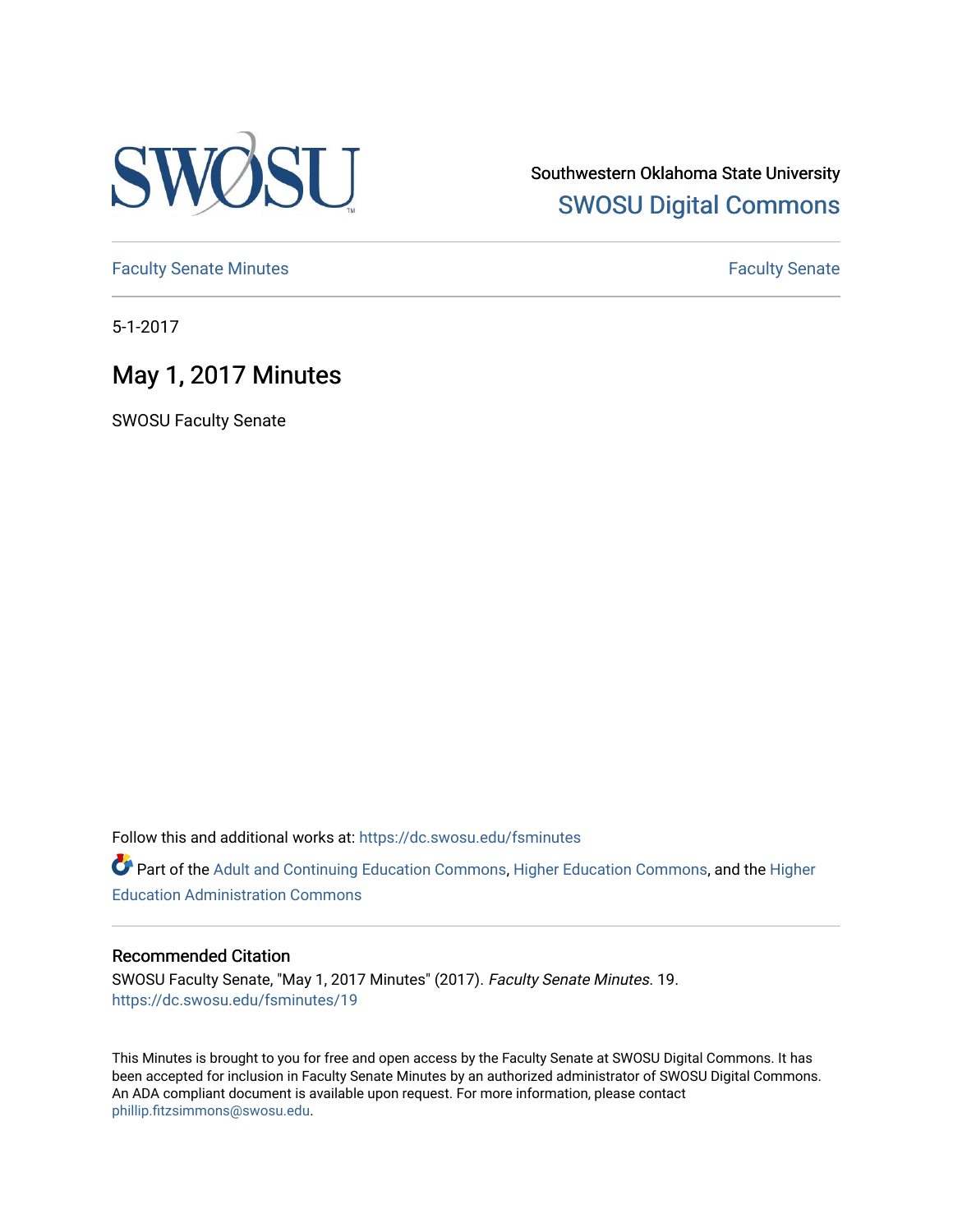# SWOSU Faculty Senate

May 1, 2017 Approved Minutes

- I. **Call to Order:** Faculty Senate President Tom McNamara called the May meeting of the SWOSU Faculty Senate to Order at 4:00 p.m. in HEC 201.
- II. **Establishment of a Quorum:** Ric Baugher, Guy Biyogmam, Tammy Blatnick, Krista Brooks, Dayna Coker via ITV, Tommye Davis via ITV, Stacey DiPaolo, Jerry Dunn, Jared Edwards, Ryan Haggard, Rita Hays, LeaAnne Hume, Sunu Kodumthara, Doug Linder, Scott Long, Tom McNamara, Evette Meliza, Bo Pagliasotti, Cynthia Pena, Linda Pye, Hank Ramsey, Ann Russell, Hardeep Saluja, Lisa Schroeder, Amanda Smith, Karen Sweeney, Wayne Trail, Cheri Walker, and Jessica Young.
- **III. Certification of Substitutes:** No substitutes present
- **IV. Presentation of Visitors:** None
- **V. Approval of Minutes:** Minutes approved unanimously by voice vote.
- **VI. Announcements:**
	- A. President Tom McNamara
		- 1. The State Budget will be in flux through the end of the legislative session.
		- 2. Commencement will be held on Saturday, May 6th for CPGS and CAS. Degrees from COP will be conferred on Friday, May 5th. Sayre will have their ceremony on Thursday May 4th. Check [Commencement Instructions](http://www.swosu.edu/commencement/) for information about times and staging.
	- B. Secretary/Treasurer Karen Sweeney
		- 1. Roll Sheet—please sign
		- 2. Treasurer's Report
			- a) Banc First Account
				- (1) April Balance: \$1,621.18
				- (2) Faculty Retirement Reception: (\$63.50)
				- (3) Current Balance: \$1,557.68
			- b) University Account
				- (1) April Balance: \$105.01
				- (2) Current Balance: \$105.01
	- C. President-Elect Jerry Dunn: Nothing to report
	- D. Past President Jared Edwards: Nothing to report
	- E. Student Government Representative: None
- **VII. Reports from Standing and Ad Hoc Committees:** None

#### **VIII. Unfinished Business:**

- **A. Foundation Scholarship Committee:** Ms. LeaAnne Hume has volunteered to represent the Faculty Senate in this position. No opposition.
- **B. Faculty Senate Secretary Treasurer:** Dr. Krista Brooks has volunteered to serve in this role for the 2017-2018 academic year. No opposition
- C. **Faculty Senate President Elect:** Dr. Amanda Smith was elected by unanimous voice vote for the 2017-1018 academic year.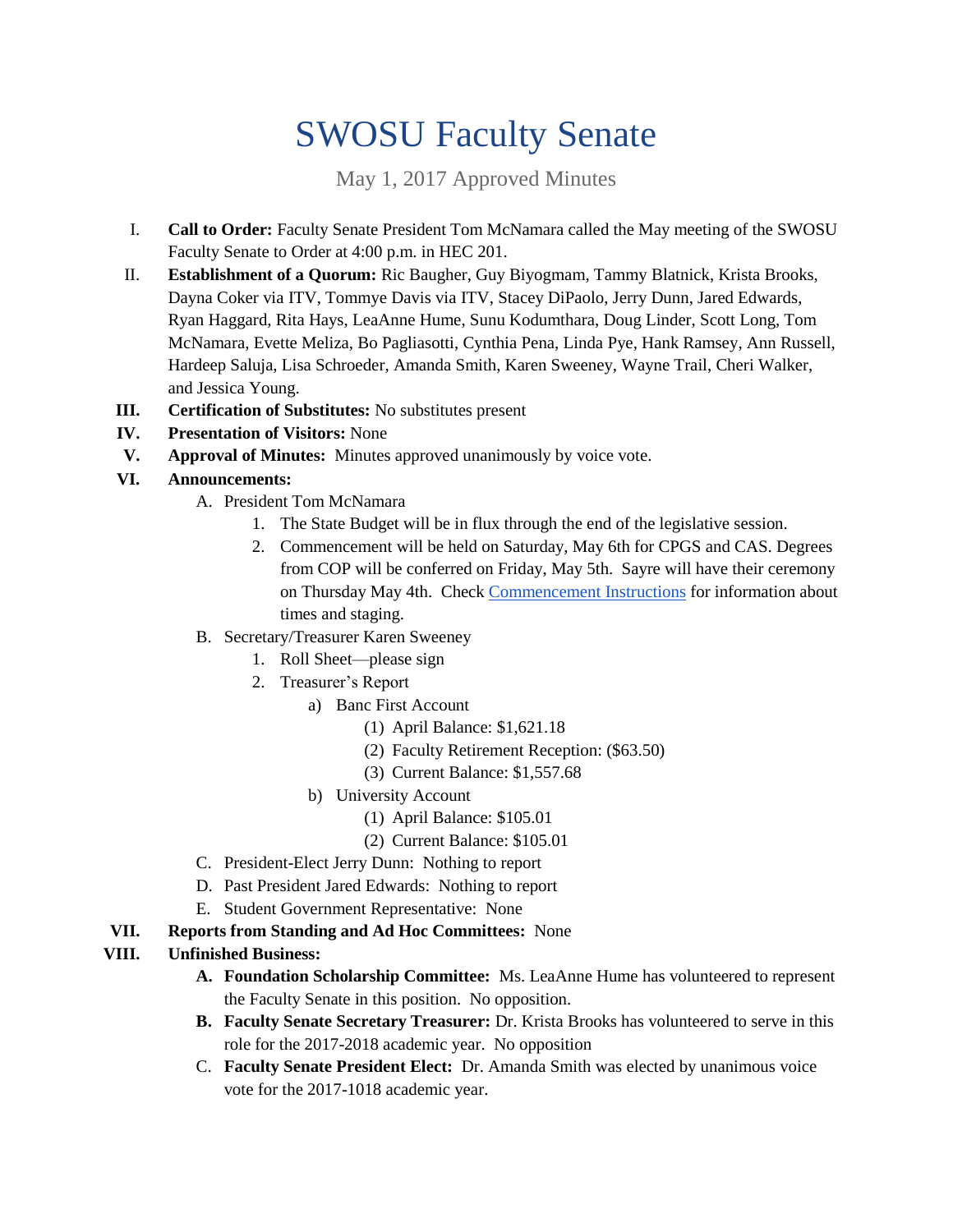- **IX. New Business:** At this time Outgoing President, Tom McNamara, officially turned the meeting over to Incoming President, Jerry Dunn**.**
	- **A. We thank the following outgoing senators for their service:** Dr. Ric Baugher, Ms. Tammy Blatnick, Ms. Tommye Davis, Mr. Ryan Haggard, Dr. Douglas Linder, Dr. Scott Long, Mr. Bo Pagliasotti, Dr. Cynthia Pena, Dr. Ann Russell, Dr. Lisa Schroeder, Dr. Karen Sweeney, and Dr. Wayne Trail
	- **B. We welcome back the following senators who will be continuing in new or partial terms:** Dr. Scott Long, Dr. Cynthia Pena, Dr. Ann Russell, Dr. Lisa Schroeder
	- **C. We welcome the following senators who are beginning new terms and serving until 2020 unless otherwise noted:** Mr. Wayne Anderson replacing Mr. Bo Pagliasotti (Kinesiology), Ms. Rachel Davis replacing Ms. Tammy Blatnick (Nursing), Ms. Michele Ervin replacing Ms. Tommy Davis (Sayre), Mr. Paul Hummel replacing Mr. Ryan Haggard (Parks and Recreation Management), Dr. Jack Li (2019) replacing Dr. Ric Baugher (Industrial and Engineering Technology), Dr. David Martyn replacing Dr. Wayne Trail (Chemistry and Physics), Dr. Holly McKee replacing Dr. Karen Sweeney (Business and Computer Science)**,** Dr. Tony Stein replacing Dr. Doug Linder (Chemistry and Physics),

## **X. Adjournment: 4:17 p.m.**

### **XI. Next Meeting Tuesday, June 20th at 3:30 pm**

Respectfully submitted,

Tom McNamara, Outgoing Faculty Senate President Karen Sweeney, Outgoing Faculty Senate Secretary Jerry Dunn, Incoming Faculty Senate President Krista Brooks, Incoming Faculty Senate Secretary